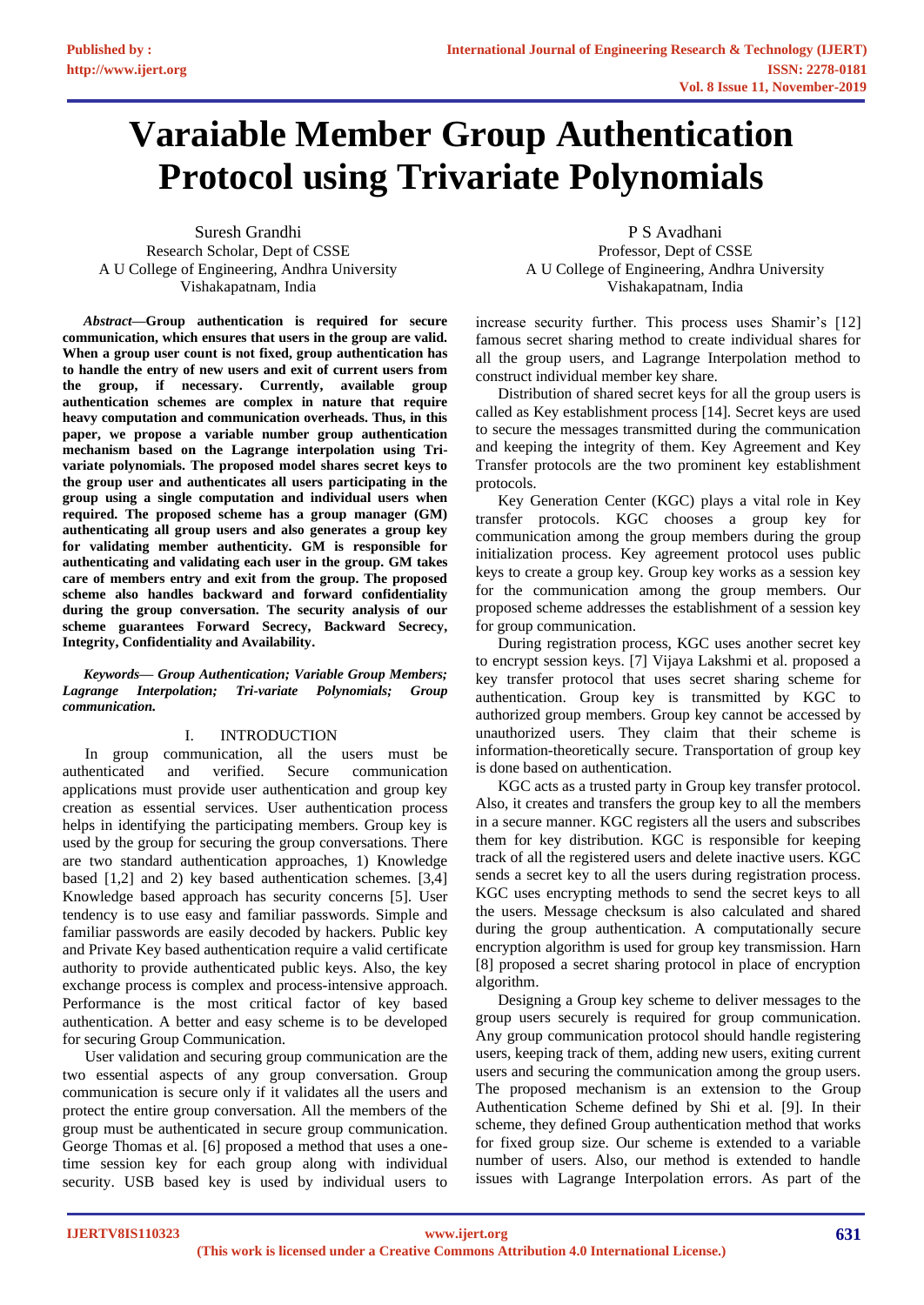proposed scheme, Lagrange Interpolation and trivariate polynomials are used to generate key shares to be distributed among the users, and these shares along with Lagrange Interpolation basis values are used to verify the group users.

### II. METHODOLOGY

#### *A. Lagrange Interpolation*

Lagrange Interpolation polynomials are used for polynomial interpolation. It is a method for finding the equation corresponding to a curve having some data points.

Given  $(n + 1)$  points, with distinct x – coordinates  $\left\{ (x_i, y_i) \right\}_{i=0}^n$ , find a polynomial $L(x)$  of degree n, which passes through all points. The following is the Lagrange Interpolation function  $L(x)$ 

$$
L(x) = \sum_{i=0}^{n} y_i l_i(x)
$$

Where  $l_i(x)$  is given by:

$$
l_j(x) = \frac{(x - x_0)}{(x_j - x_0)} \dots \frac{(x - x_{j-1})}{(x_j - x_{j-1})} \frac{(x - x_{j+1})}{(x_j - x_{j+1})} \dots \frac{(x - x_n)}{(x_j - x_n)}
$$

When  $\mathbf{x} = x_i$ ,  $l_i(x) = 1$ . When  $x = x_i$  (  $i \neq j$  ),  $l_i(x) = 0$ .



Consider  $(x_i, y_i)$   $(i = 0,1,2,3)$  indicate four points  $(-9, 5)$ ,  $(-4, 2)$ ,  $(-1, -2)$ ,  $(7, 9)$  respectively. The four lines p1, p2, p3 and p4 denote the scaled basis polynomials  $y_i l_i(x)$  ( $i = 0,1,2,3$ ) respectively. A black dotted line passes through all four points, that combines all the four basis polynomials.

#### *B. Polynomial of three variables (Trivariate)*

A Trivariate Polynomial of degree *n* is a polynomial in three variables x, y, z and has the following form.[13]

$$
f(x, y, z) = \sum_{i,j,k} a_{i,j} x^i y^j z^k \qquad (1)
$$

It is often represented in binary form as .  $(2)$ 

$$
a_i \in R (0 \le i \le n)
$$

Equation (1) can be also be expressed as follows.

$$
f(x,y,z) = a_0 + a_1 x^{\alpha 1} y^{\beta 1} z^{\gamma 1} + a_2 x^{\alpha 2} y^{\beta 2} z^{\gamma 2} + ... + a_1 x^{\alpha n} y^{\beta n} z^{\gamma n}
$$
 (3)

$$
\alpha_i, \beta_i, \gamma_i \in \mathbb{N} \text{ and } \alpha_i \neq \beta_i \neq \gamma_i \text{ } (0 \leq i \leq n)
$$

When  $x = 1$  and  $z = 1$ , equation (3) becomes a polynomial of  $\nu$  as given below.

$$
f(1, y, 1) = a_0 + a_1 y^{\beta 1} + a_2 y^{\beta 2} + ... + a_n y^{\beta n}
$$
 (4)

And when  $y = 1$  and  $z = 1$ , equation (3) becomes a polynomial of x as given below.

$$
f(x, 1, 1) = a_0 + a_1 x^{\alpha 1} + a_2 x^{\alpha 2} + ... + a_n x^{\alpha n}
$$
 (5)

And when  $x = 1$  and  $y = 1$ , equation (3) becomes a polynomial of z as given below.

$$
f(1,1,z) = a_0 + a_1 z^{\gamma 1} + a_2 z^{\gamma 2} + \ldots + a_n z^{\gamma n} \quad (6)
$$

Thus, in equations  $(4)$ ,  $(5)$  and  $(6)$  the degree of polynomials  $f(x, 1, 1), f(1, y, 1)$  and  $f(1, 1, z)$  are between 1 and n.

When  $x = y = z$ , the polynomial in equation (3) is transformed as.

$$
f(x, x, x) = a_0 + a_1 x^{\alpha_1 + \beta_1 + \gamma_1} + a_2 x^{\alpha_2 + \beta_2 + \gamma_2} + \ldots + a_n x^{\alpha_n + \beta_n + \gamma_n}
$$
  

$$
f(y, y, y) = a_0 + a_1 y^{\alpha_1 + \beta_1 + \gamma_1} + a_2 y^{\alpha_2 + \beta_2 + \gamma_2} + \ldots + a_n y^{\alpha_n + \beta_n + \gamma_n}
$$
  

$$
f(z, z, z) = a_0 + a_1 z^{\alpha_1 + \beta_1 + \gamma_1} + a_2 z^{\alpha_2 + \beta_2 + \gamma_2} + \ldots + a_n z^{\alpha_n + \beta_n + \gamma_n}
$$

$$
f(x, y, z) = f(x, x, x) = f(y, y, y) = f(z, z, z)
$$
<sup>(7)</sup>

When  $x = y = z = 1$ , the polynomial is the sum of all coefficients.

$$
f(1,1,1) = a_0 + a_1 + \cdots + a_n = \sum_{i=0}^n a_i \tag{8}
$$

*C. Generation of key triplet and sharing*

A *key triplet* is generated by GM for each and every participating member in the group. All the *n* users in the system share a public value W with the remaining group users and the GM. During the group initialization process, each user *j* is registered by GM to include into the group. GM generates a key triplet  $f(w_i, 1, 1)$ ,  $f(1, w_i, 1)$ ,  $f(1, 1, w_i)$  for the user *j* using its public value  $W_i$  and equations (4) and (5). *Key triplet* for user *j* is designated as: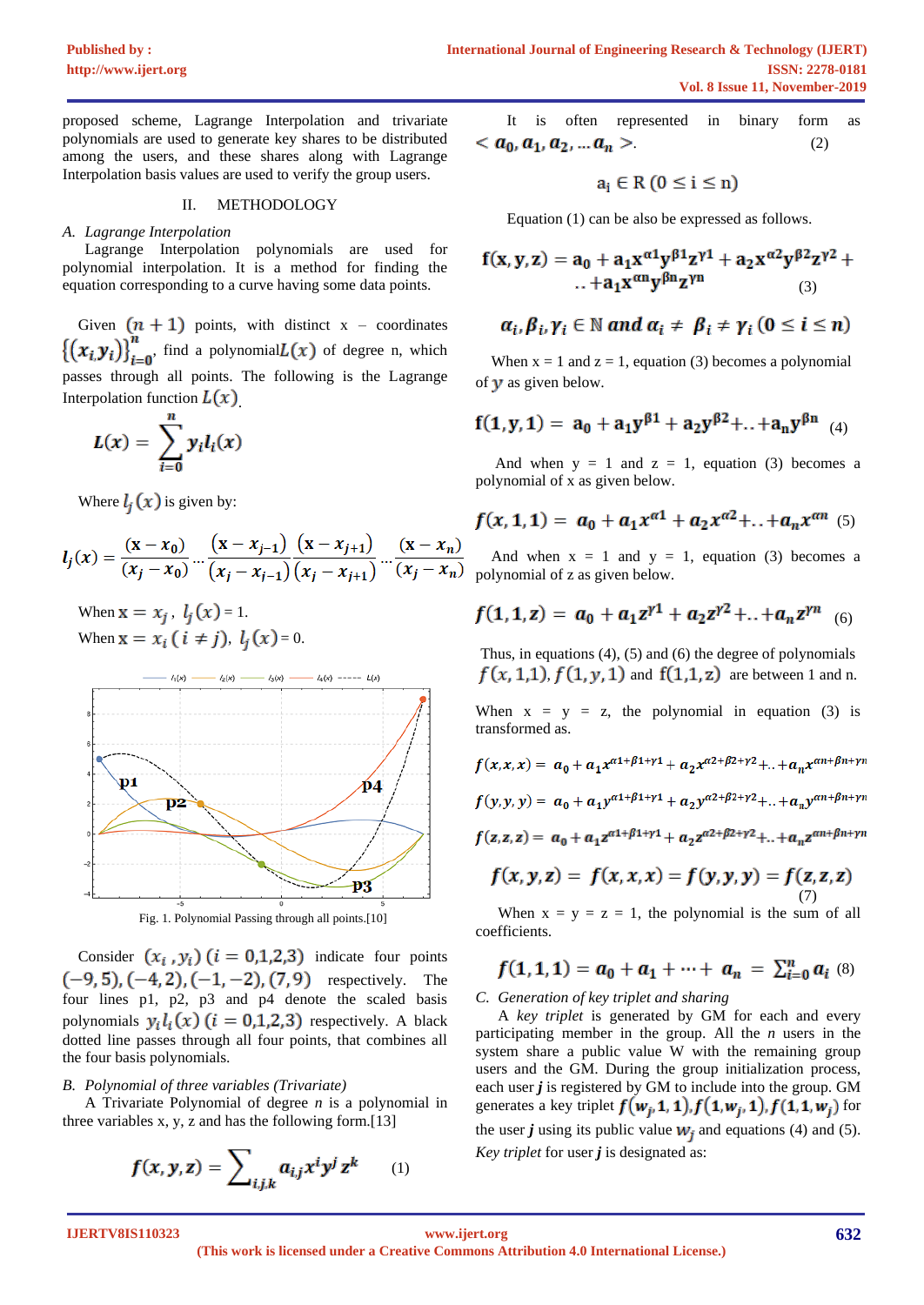$$
KP_j = \{KP_j^1, KP_j^2, KP_j^3\} = \{f(w_j, 1, 1), f(1, w_j, 1), f(1, 1, w_j)\}\
$$
\n(9)



Fig. 2. Key triplet distribution from GM

During the initial process, GM registers all m users  $(m \le n)$  as group members. After generating the key triplets for group members, GM distributes each *key triplet*  $\{KP_i^1, KP_i^2, KP_i^3\}$  ( $0 \le i \le m$ ) to the corresponding group member securely. And  $KP<sub>i</sub>$  is a secure private value which is only known to the group member *j* itself. The *key triplet* distribution process is shown in Fig. 2.

## *D. Variable number group user authentication scheme*

A group started with an initial number of  $n (2 \le n \le m)$  users. Each user authenticates with GM using their identities. Using equation (2), GM choses a polynomial. Here, the newly generated formula must satisfy the condition that the degree of  $f(x,1,1)$ ,  $f(1, y, 1)$  and  $f(1,1, z)$  should be equal to the number of users.

During the registration phase, GM generates *m key triplets*  $\{KP_i\}$   $(1 \leq i \leq m)$  with all the user selected public values  $W_i$ . Each *key triplet*  $\{KP_i\}$  generated is delivered to the corresponding member *i*. The public value  $W_{GM}$  of GM is shared to all the users similar to any other user's public value. GM calculates its own private key triplet  $\{KP_{GM}\}.$ 

Each participating group member *i* calculates Lagrange basis polynomial with its key triplet and the public value  $W_i$ . The Lagrange basis polynomial for group member *j* is calculated as:

$$
l_j(x) = \frac{(x - w_{GM})}{(w_j - w_{GM})} \prod_{i=1, i \neq j}^{n} \frac{(x - w_i)}{(w_j - w_i)}
$$
(10)

GM calculate  $l_{GM}(x)$  using  $W_{GM}$  as given below.

$$
l_{GM}(x) = \prod_{i=1}^{n} \frac{(x - w_i)}{(w_{GM} - w_i)}
$$
(11)

All *n* group members calculate the interpolating value  $l_i(1)$  when  $x = 1$ 

Each calculated user values of Lagrange basis polynomial  $l_i(1)$   $(1 \leq j \leq n)$  along with the *key triplet* received from GM are transmitted back to GM

$$
\left\{KP_j^1, KP_j^2, KP_j^3, l_j(1)\right\}
$$

GM validates each user by checking user-submitted *key triplet* and Lagrange basis polynomial values  $\{KP_i^1, KP_i^2, KP_i^3, l_i(1)\}$  against the generated key triplets by GM. Checking of key triplets satisfies minimum security requirements for user verification.

GM uses the following formula to calculate its two values of interpolation polynomial  $\{KP_i^1, KP_i^2, KP_i^3, l_i(1)\}$ 

$$
KP_{GM}^1l_{GM}(1) = f(w_{GM}, 1, 1) \prod_{i=1}^n \frac{(1-w_i)}{(w_{GM}-w_i)} \qquad (12)
$$

$$
KP_{GM}^2l_{GM}(1) = f(1, w_{GM}, 1) \prod_{i=1}^n \frac{(1-w_i)}{(w_{GM}-w_i)} \qquad (13)
$$

$$
KP_{GM}^3l_{GM}(1) = f(1, 1, w_{GM}) \prod_{i=1}^n \frac{(1-w_i)}{(w_{GM}-w_i)} \qquad (14)
$$



After receiving all the values  $\{KP_j^1, KP_j^2, KP_j^3, l_j(1)\}$ from *n* users of the group, GM calculates the sum of all the interpolating values at  $x = 1$ ,  $y =$ 1 and  $z = 1$  as:

$$
\sum par a_{f(x,1,1)} = \sum_{i=0}^{n} KP_j^1 l_j(1) + KP_{GM}^1 l_{GM}(1)
$$
  

$$
\sum par a_{f(1,x,1)} = \sum_{i=0}^{n} KP_j^2 l_j(1) + KP_{GM}^2 l_{GM}(1)
$$
  
(16)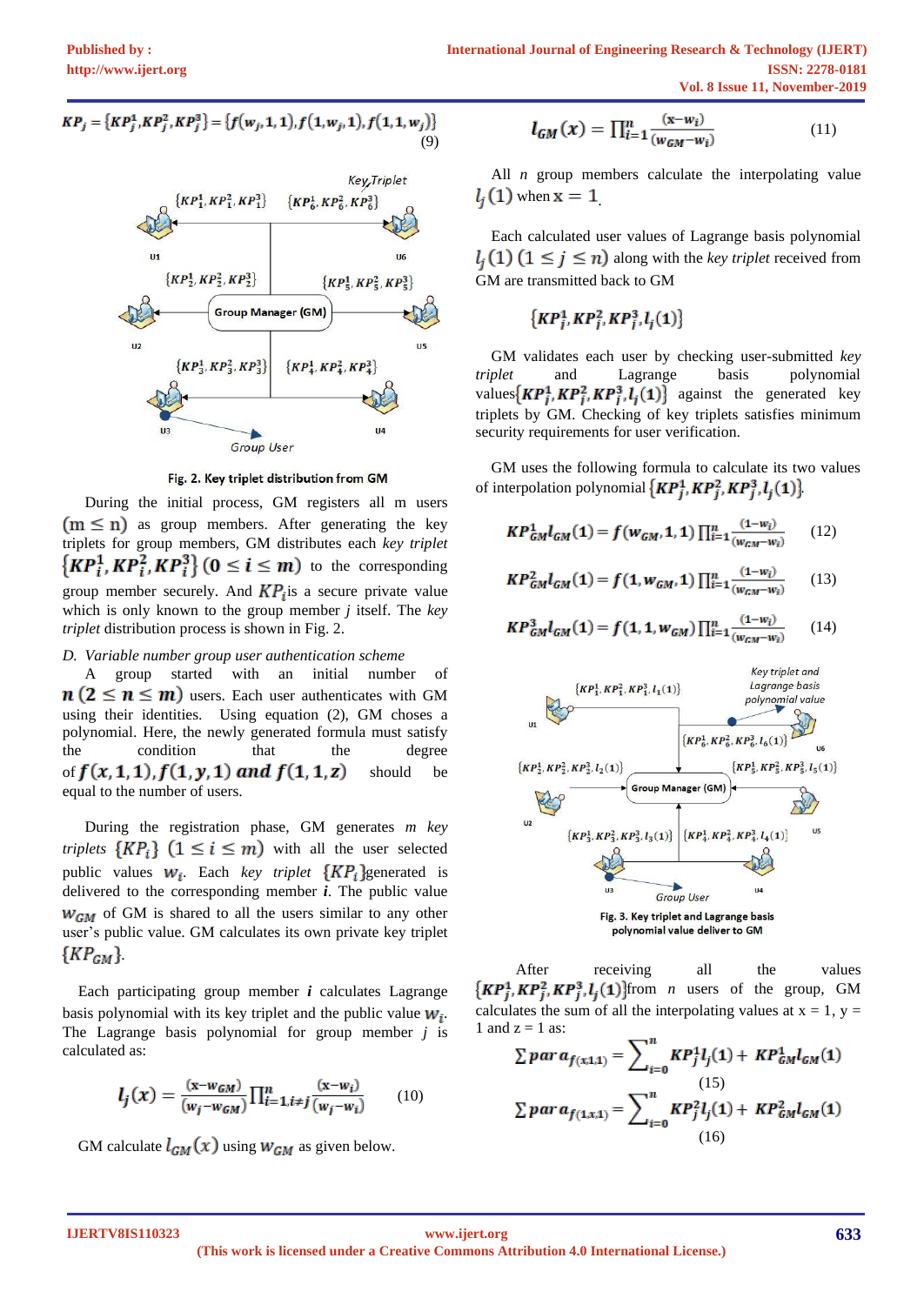$$
\sum par a_{f(1,1,x)} = \sum_{i=0}^{n} K P_j^3 l_j(1) + K P_{GM}^3 l_{GM}(1)
$$
\n(17)

 When all users are authenticated members of the group, GM can check the values of equations (15), (16), (17) and (2). The sum of all the interpolating values  $\sum \mathbf{par} a_{f(x,1,1)}$ should be equal to the value of  $\sum par a_{f(1,x,1)}$  and should be equal to the value of  $\sum$  par  $a_{f(1,1,x)}$ . All these values must be equal to the total value of all the parameters as in equation (2).

 If the three sum results calculated by GM satisfy the following condition, then all the participated *n* users are valid group members [9].

$$
\sum par \, a_{f(x,1,1)} = \sum par \, a_{f(1,x,1)} = \sum par \, a_{f(1,1,x)} = \sum_{i=0}^{n} a_i \tag{18}
$$

With the selection of the trivariate polynomial along with degrees of x, y and z, it is observed that the calculated key triplets and Lagrange basis polynomial values are not satisfying the condition in equation (18). Also, the selection of higher values for W by each individual user is causing errors in the Lagrange Interpolation values thus, invalidating the condition in equation (18). A work around for this issue is to compare the user-submitted values  $\{KP_j^1, KP_j^2, KP_j^3, l_j(1)\}$  by GM for checking the authenticity of group users.

This extended verification process involves checking the sum of all the *key triplets* generated by GM and sent by the users. In addition to this, GM verifies each user submitted Lagrange basis polynomial value.

The only caveat in this method is that the group authentication is done by each user instead of doing the validation for the entire group at once.

# *E. Inclusion of a new user*

A new user *x* must be registered with GM to get included in the group. The intended user *x* requests inclusion into the Group. User *x* must send  $W_x$  value to GM. GM generates a *key triplet* $\{KP_x\}$  and shares it with the new user *x*. GM makes  $w_x$  value available to all the existing users and informs the remaining users in the group about the inclusion of user *x*. In addition to this, GM calculates revised *key triplets* of all the users by including user *x* and distribute respective shares of the users to the corresponding member in a secured manner. All the users must recalculate their two values of Lagrange basis polynomial by including  $W<sub>x</sub>$ the value of the new user  $x$  as mentioned in equation (10). Also, GM must recalculate its Lagrange basis polynomial values using equation (11).

Recalculation of key triplets ensures backward secrecy as the newly added user would not be able to access the previous key triplets.

## *F. Excluding an existing user*

There are two cases of excluding a user from the group. 1) When a user  $x$  exits from the group by informing to GM and 2) When a user *x* is inactive for a specific interval of time. In these two cases, GM initiates the following exit process

GM broadcasts user x as inactive, informing all the group users about user exit. GM calculates new *key triplets* for all the users, excluding the exited user and shares corresponding values with them in a secured manner. All the users must recalculate their Lagrange basis polynomial values, as mentioned in equation (10) to send them back to GM. Also, GM has to recalculate its Lagrange basis polynomial as per equation (11).

In order to maintain forward secrecy when a group user is exited, all the remaining active users along with GM should recalculate their Lagrange basis polynomial values. As the new key triplets are delivered by the GM, the exited user would not be able to access group communication any more as the exited user keys do not work anymore.

## III. SECURITY ANALYSIS

Security Analysis focuses on Confidentiality, Integrity, Availability, Backward secrecy and Forward Secrecy to verify the security of the proposed scheme.

## *A. Confidentiality*

GM distributes individual key triplets securely to all the group members during the registration process. Key triplet is private information specific to each user, and it must be protected by each user. They should not share it with other users in the group. Even if any user compromises on the key triplet, the proposed model can identify the leak and the culprit user. This is done by the GM while verifying the individual key triplets during the validation process.

Also, GM has its own key triplets which are essential in determining the group key. It is a significant information in generating group key. Group key cannot be inferred by anyone as the GM key triplet is private and confidential information. GM is responsible for keeping the confidentiality of the communication.

## *B. Integrity*

If there are some attackers who modify/forge transmitted key triplets, it cannot pass the GM authentication as it won't satisfy the condition laid in formula (18). If any two members share the same key triplets to GM, then the culprit can be easily identified. GM knows the initial registration value of each user so the culprit can be identified. The proposed scheme ensures the Integrity of the system.

# *C. Availability*

The proposed method works for any *n* users when a trivariate polynomial of degree  $n$  is used. This ensures availability.

# *D. Forward Secrecy*

Forward Confidentiality ensures that the user who exits the group would not be able to access the future keys. The